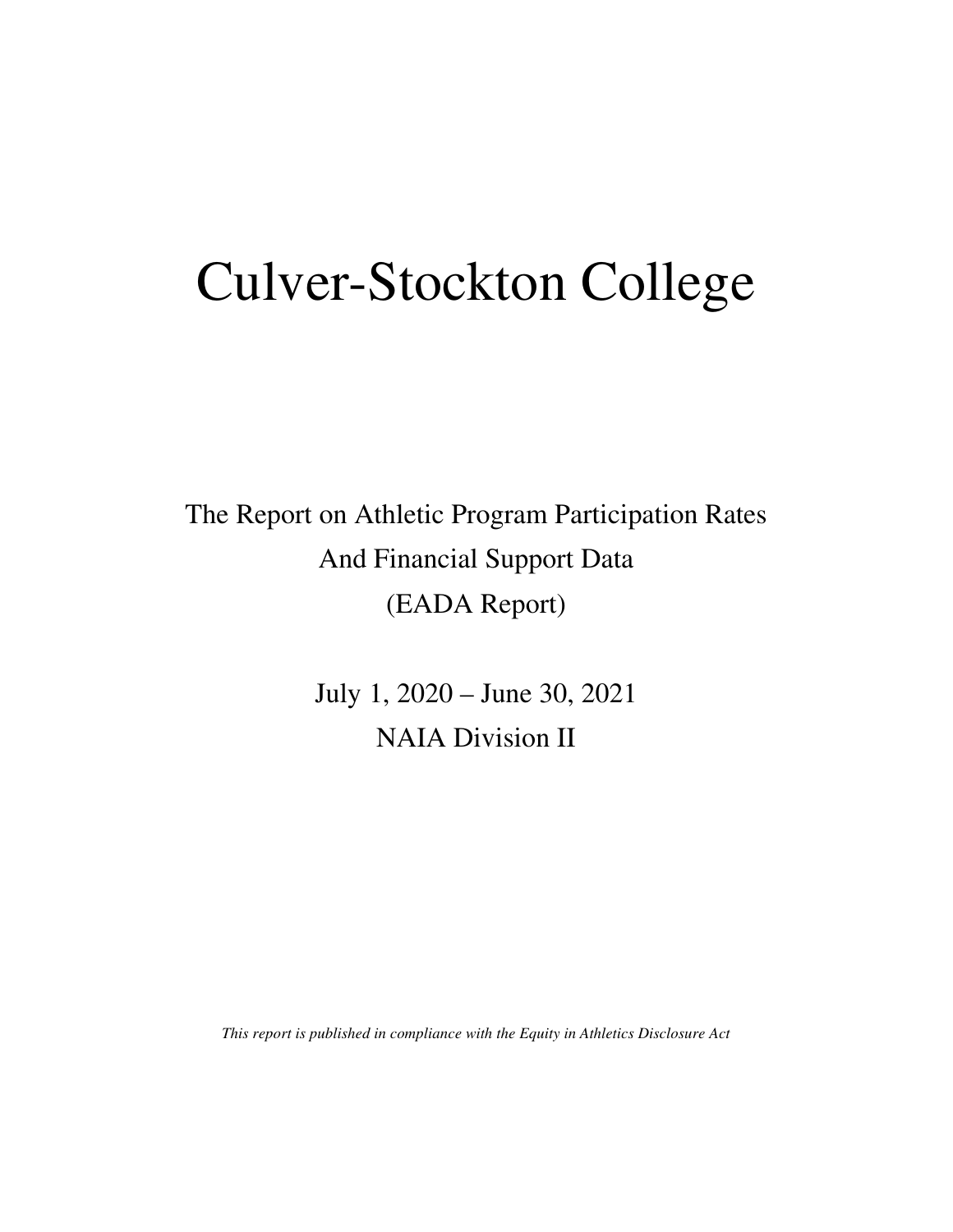#### **Number of All Undergraduates Full-Time, Degree-Seeking Students by Gender**

#### **Fall 2020 semester enrollment numbers:**

| Undergraduates | Number | Percent |
|----------------|--------|---------|
| Male           | 497    | 56%     |
| Female         | 390    | 44%     |
| Total          | 887    | $100\%$ |

#### **Athletic Participation**

A participant is a student-athlete who, as of the day of a varsity team's first scheduled contest

- Are listed by the institution on the varsity team's roster
- Receive athletically related student aid
- Practice with the varsity team and receive coaching from one or more varsity coaches

A student who satisfies one or more of these criteria is a participant, including a student on a team the institution designates or defines as junior varsity, freshman, or novice, or a student withheld from competition to preserve eligibility (i.e. a redshirt), or for academic, medical, or other reasons.

|                             |                          | # of Participants        |              |              | # of Participants<br>participating on a<br>second team | # of Participants<br>participating on a<br>third team |                |  |
|-----------------------------|--------------------------|--------------------------|--------------|--------------|--------------------------------------------------------|-------------------------------------------------------|----------------|--|
|                             | Men's                    | <b>Women's</b>           |              | Men's        | <b>Women's</b>                                         | Men's                                                 | <b>Women's</b> |  |
| <b>Programs</b>             | <b>Teams</b>             | <b>Teams</b>             | <b>Total</b> | <b>Teams</b> | <b>Teams</b>                                           | <b>Teams</b>                                          | <b>Teams</b>   |  |
| <b>Baseball</b>             | 60                       |                          | 60           | 1            |                                                        |                                                       |                |  |
| <b>Basketball</b>           | 45                       | 25                       | 70           |              |                                                        |                                                       |                |  |
| <b>Bowling</b>              | 12                       | 7                        | 19           |              |                                                        |                                                       |                |  |
| Football                    | 181                      | $\overline{\phantom{a}}$ | 181          |              |                                                        |                                                       |                |  |
| Golf                        | 6                        | 7                        | 13           |              |                                                        |                                                       |                |  |
| <b>Lacrosse</b>             | $\overline{\phantom{0}}$ | 21                       | 21           |              |                                                        |                                                       |                |  |
| <b>Soccer</b>               | 38                       | 47                       | 85           |              |                                                        |                                                       |                |  |
| <b>Softball</b>             | $\overline{\phantom{a}}$ | 36                       | 36           |              |                                                        |                                                       |                |  |
| <b>Track/Cross Country</b>  | 22                       | 20                       | 42           |              | 4                                                      |                                                       |                |  |
| <b>Volleyball</b>           | 19                       | 28                       | 47           |              |                                                        |                                                       |                |  |
| <b>Spirit Squads</b>        |                          |                          |              |              |                                                        |                                                       |                |  |
| <b>Total Participants</b>   | 383                      | 191                      | 574          |              |                                                        |                                                       |                |  |
| <b>Unduplicated Count</b>   | 381                      | 186                      | 567          | 2            | 5                                                      |                                                       |                |  |
| % of Athletic Participation |                          |                          | 64%          |              |                                                        |                                                       |                |  |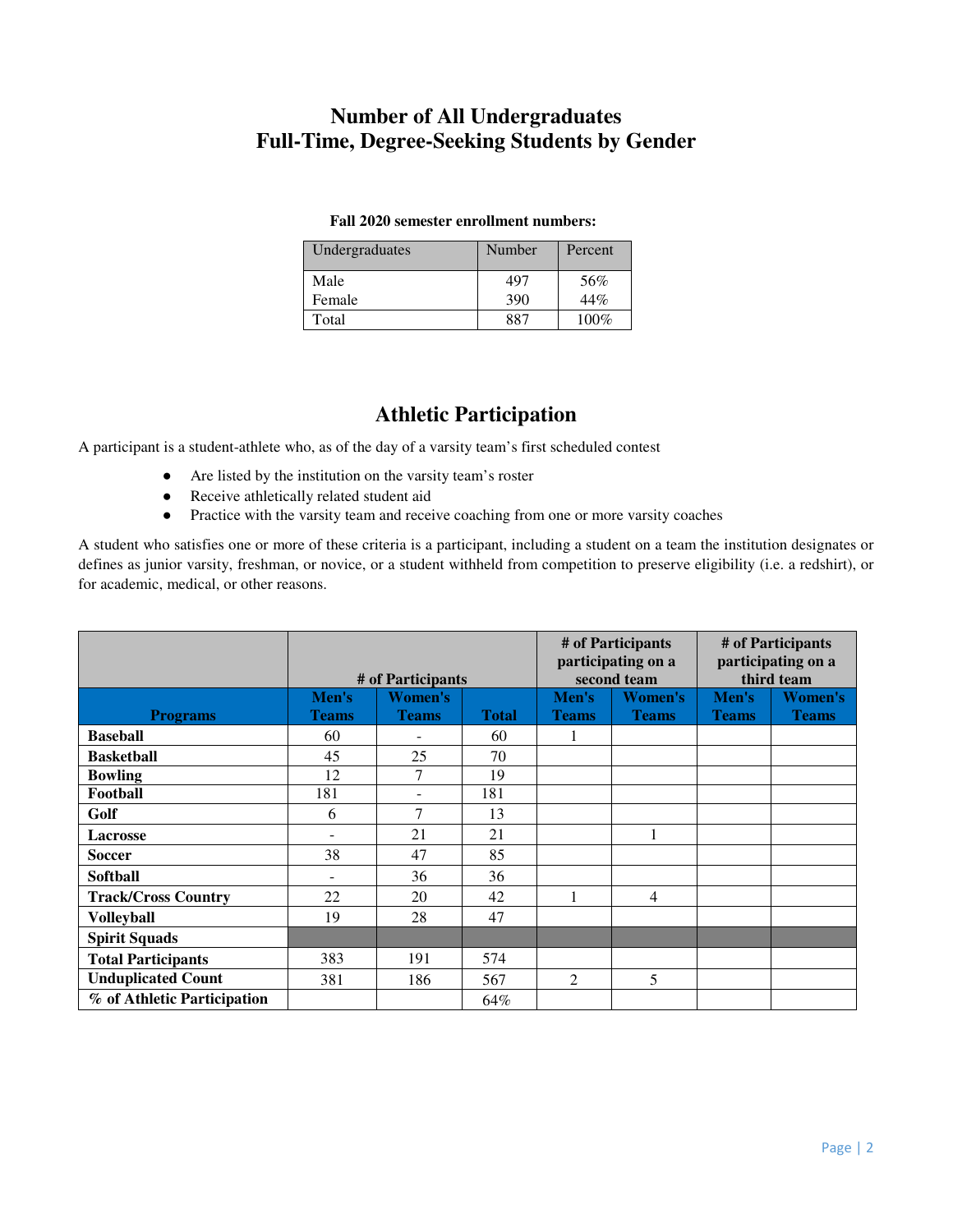#### **Head Coaching Assignments**

For each athletic team, the number of head coaches assigned to that sports program is listed, as well as whether the coach is a male or female, whether the coach is assigned to the sports program on a full-time (F/T) or part-time (P/T) basis, and whether that coach is a F/T or P/T employee of the college.

|                            |          | <b>Head Coaches of Men's Teams</b> |                          |                |                            |          |          |          |          |  |
|----------------------------|----------|------------------------------------|--------------------------|----------------|----------------------------|----------|----------|----------|----------|--|
|                            |          |                                    | <b>Male Head Coaches</b> |                | <b>Female Head Coaches</b> |          |          |          |          |  |
| <b>Sports Program</b>      | Assigned | Assigned                           | F/T                      | P/T            | Assigned                   | Assigned | F/T      | P/T      | Total    |  |
|                            | to Team  | to Team                            | College                  | College        | to Team                    | to Team  | College  | College  | Head     |  |
|                            | on F/T   | on P/T                             | Employee                 | Employee       | on F/T                     | on $P/T$ | Employee | Employee | Coaches  |  |
|                            | basis*   | $basis**$                          |                          |                | basis                      | basis    |          |          | per team |  |
| Baseball                   |          |                                    |                          |                |                            |          |          |          |          |  |
| Basketball                 |          |                                    |                          |                |                            |          |          |          |          |  |
| Bowling                    |          |                                    |                          |                |                            |          |          |          |          |  |
| Football                   |          |                                    |                          |                |                            |          |          |          |          |  |
| Golf                       |          |                                    |                          |                |                            |          |          |          |          |  |
| Soccer                     |          |                                    |                          |                |                            |          |          |          |          |  |
| <b>Track/Cross Country</b> |          |                                    |                          |                |                            |          |          |          |          |  |
| Volleyball                 |          |                                    |                          |                |                            |          | $*1$     |          |          |  |
| Total                      | 3        | 4                                  | 5                        | $\overline{c}$ |                            |          |          |          | 8        |  |

|                               |                      | <b>Head Coaches of Women's Teams</b>     |                          |          |                            |              |          |                         |          |  |
|-------------------------------|----------------------|------------------------------------------|--------------------------|----------|----------------------------|--------------|----------|-------------------------|----------|--|
|                               |                      |                                          | <b>Male Head Coaches</b> |          | <b>Female Head Coaches</b> |              |          |                         |          |  |
| <b>Sports Program</b>         | Assigned             | Assigned                                 | F/T                      | P/T      | Assigned                   | Assigned     | F/T      | P/T                     | Total    |  |
|                               | to Team              | to Team                                  | College                  | College  | to Team                    | to Team      | College  | College                 | Head     |  |
|                               | on F/T               | on P/T                                   | Employee                 | Employee | on F/T                     | on $P/T$     | Employee | Employee                | Coaches  |  |
|                               | basis*               | $basis**$                                |                          |          | basis                      | basis        |          |                         | per team |  |
| Basketball                    |                      |                                          |                          |          |                            |              |          |                         |          |  |
| Bowling                       |                      |                                          |                          |          |                            |              |          |                         |          |  |
| Golf                          |                      |                                          |                          |          |                            |              |          |                         |          |  |
| Lacrosse                      |                      |                                          |                          |          |                            |              |          |                         |          |  |
| Soccer                        |                      |                                          |                          |          |                            |              |          |                         |          |  |
| Softball                      |                      |                                          |                          |          |                            |              |          |                         |          |  |
| <b>Track/Cross Country</b>    |                      |                                          |                          |          |                            |              |          |                         |          |  |
| Volleyball                    |                      |                                          |                          |          |                            |              |          |                         |          |  |
| Total<br>$\sim$ $\sim$ $\sim$ | $\sim$ $\sim$ $\sim$ | 3<br><b><i><u>Property</u></i> 1 1 1</b> | $\mathcal{D}$            |          | 4<br><b>CALL CALL CO.</b>  | $\mathbf{v}$ | .<br>.   | $\cdot$ $\cdot$ $\cdot$ | 8        |  |

\*For the purpose of this report, the term "Assigned to Team on F/T basis" means the individual's employment responsibilities at the college are exclusively those as coach of that team, and only that team and are consistent with the institution's definition of F/T or P/T employee.

\*\*For the purpose of this report, the term "Assigned to Team on P/T basis" means the individual's overall employment responsibilities at the institution are consistent with the institution's definition of F/T or P/T employee, although the individual may have responsibilities, other than as coach of that team, with other departments of the college.

## **Head Coaches Salary – Men's and Women's Teams**

This table includes only salaries and bonuses paid to head coaches as compensation for coaching. It does not include benefits. Volunteer coaches are not included in calculating the average salary and the Full-Time Equivalent (FTE) total.

| <b>Salary Information</b>                                                 | <b>Men's Teams</b> | <b>Women's Teams</b> |
|---------------------------------------------------------------------------|--------------------|----------------------|
| Average Annual Institutional Salary per Head Coaching Position            | \$31,426           | \$29,228             |
| Number of Head Coaching Positions Used to Calculate the Average           |                    |                      |
| Number of Volunteer Head Coaching Positions                               |                    |                      |
| Average Annual Institutional Salary per Full-time Equivalent (FTE)        | \$42,683           | \$42,130             |
| Sum of Full-time Equivalent (FTE) Positions Used to Calculate the Average | 5.89               | 5.55                 |
|                                                                           |                    |                      |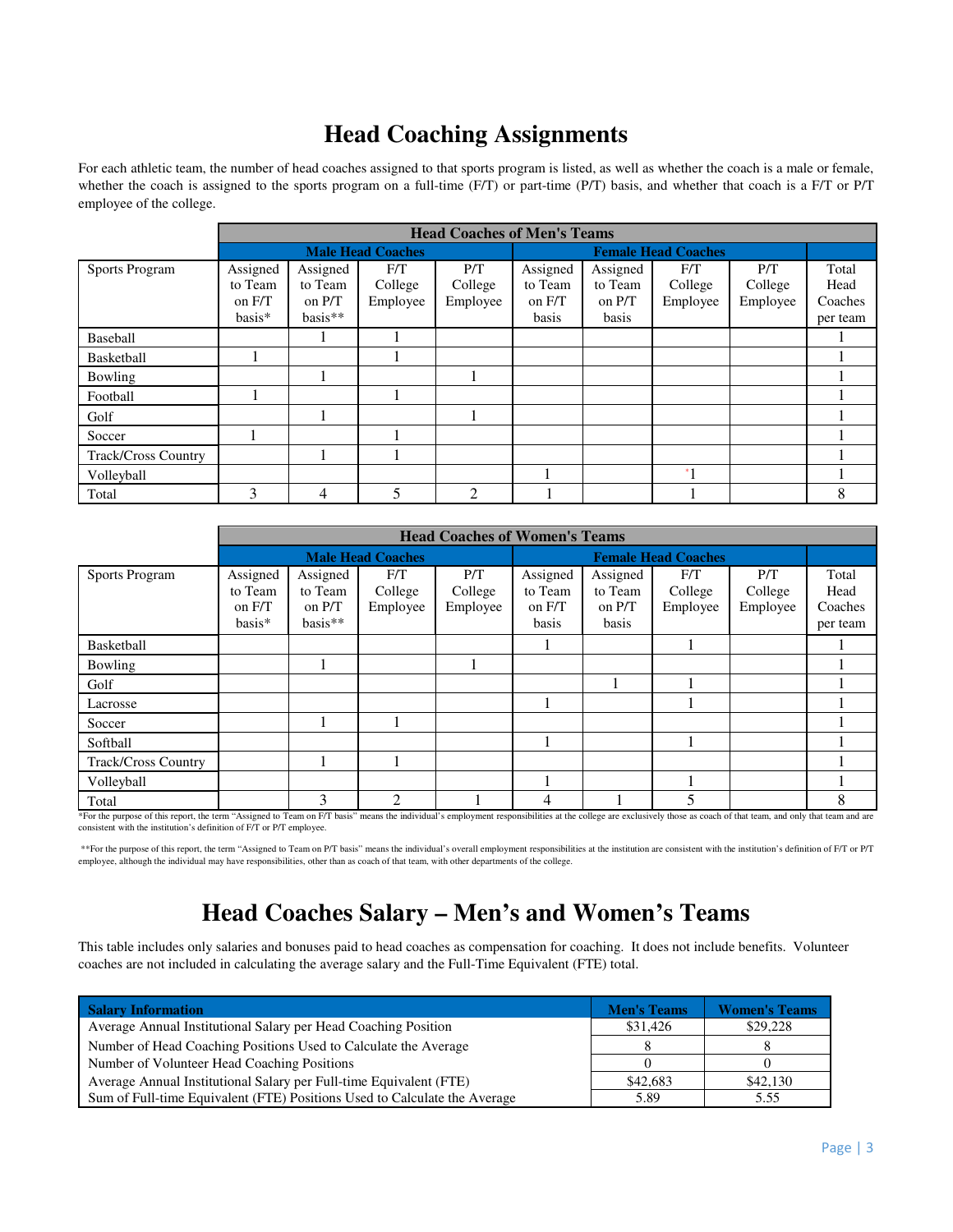#### **Assistant Coaching Assignments**

For each athletic team, the number of assistant coaches assigned to that sports program is listed, as well as whether the coach is a male or female, whether the coach is assigned to the sports program on a full-time (F/T) or part-time (P/T) basis, and whether that coach is a F/T or P/T employee of the college.

|                       |                                         | <b>Assistant Coaches of Men's Teams</b>    |                               |                            |                                        |                                          |                            |                            |                                           |  |
|-----------------------|-----------------------------------------|--------------------------------------------|-------------------------------|----------------------------|----------------------------------------|------------------------------------------|----------------------------|----------------------------|-------------------------------------------|--|
|                       |                                         |                                            | <b>Male Assistant Coaches</b> |                            | <b>Female Assistant Coaches</b>        |                                          |                            |                            |                                           |  |
| <b>Sports Program</b> | Assigned<br>to Team<br>on F/T<br>basis* | Assigned<br>to Team<br>on P/T<br>$basis**$ | F/T<br>College<br>Employee    | P/T<br>College<br>Employee | Assigned<br>to Team<br>on F/T<br>basis | Assigned<br>to Team<br>on $P/T$<br>basis | F/T<br>College<br>Employee | P/T<br>College<br>Employee | Total<br>Assistant<br>Coaches<br>per team |  |
| Baseball              |                                         |                                            |                               |                            |                                        |                                          |                            |                            |                                           |  |
| Basketball            |                                         |                                            |                               |                            |                                        |                                          |                            |                            |                                           |  |
| Bowling               |                                         |                                            |                               |                            |                                        |                                          |                            |                            |                                           |  |
| Football              | 4                                       |                                            | 4                             |                            |                                        |                                          |                            |                            | 5                                         |  |
| Golf                  |                                         |                                            |                               |                            |                                        |                                          |                            |                            |                                           |  |
| Soccer                |                                         |                                            |                               |                            |                                        |                                          |                            |                            |                                           |  |
| Track/Cross Country   |                                         |                                            |                               |                            |                                        |                                          |                            |                            |                                           |  |
| Volleyball            |                                         |                                            |                               |                            |                                        |                                          |                            |                            |                                           |  |
| Total                 | 5                                       | 6                                          | 5                             | 6                          |                                        |                                          |                            |                            | 11                                        |  |

|                     | <b>Assistant Coaches of Women's Teams</b> |                                              |                            |                            |                                        |                                          |                            |                            |                                           |
|---------------------|-------------------------------------------|----------------------------------------------|----------------------------|----------------------------|----------------------------------------|------------------------------------------|----------------------------|----------------------------|-------------------------------------------|
|                     | <b>Male Assistant Coaches</b>             |                                              |                            |                            |                                        | <b>Female Assistant Coaches</b>          |                            |                            |                                           |
| Sports Program      | Assigned<br>to Team<br>on F/T<br>$basis*$ | Assigned<br>to Team<br>on $P/T$<br>$basis**$ | F/T<br>College<br>Employee | P/T<br>College<br>Employee | Assigned<br>to Team<br>on F/T<br>basis | Assigned<br>to Team<br>on $P/T$<br>basis | F/T<br>College<br>Employee | P/T<br>College<br>Employee | Total<br>Assistant<br>Coaches<br>per team |
| Basketball          |                                           |                                              |                            |                            |                                        |                                          |                            |                            |                                           |
| Bowling             |                                           |                                              |                            |                            |                                        |                                          |                            |                            |                                           |
| Golf                |                                           |                                              |                            |                            |                                        |                                          |                            |                            |                                           |
| Lacrosse            |                                           |                                              |                            |                            |                                        |                                          |                            |                            |                                           |
| Soccer              |                                           |                                              |                            |                            |                                        |                                          |                            |                            |                                           |
| Softball            |                                           |                                              |                            |                            |                                        |                                          |                            |                            |                                           |
| Track/Cross Country |                                           |                                              |                            |                            |                                        |                                          |                            |                            |                                           |
| Volleyball          |                                           |                                              |                            |                            |                                        |                                          |                            |                            |                                           |
| Total               |                                           | 4                                            |                            | 4                          |                                        |                                          |                            |                            | 6                                         |

\*For the purpose of this report, the term "Assigned to Team on F/T basis" means the Assistant Coach's employment responsibilities at the college are consistent with the institution's definition of F/T or P/T employee and exclusively as coach of that team, and only that team.

 \*\*For the purpose of this report, the term "Assigned to Team on P/T basis" means the Assistant Coach's overall employment responsibilities at the institution are consistent with the institution's definition of F/T or P/T employee, although the individual may have responsibilities, other than as coach of that team, with other departments of the college.

# **Assistant Coaches Salary – Men's and Women's Teams**

This table includes only salaries and bonuses paid to assistant coaches as compensation for coaching. It does not include benefits. Volunteer coaches are not included in calculating the average salary and the Full-Time Equivalent (FTE) total.

| <b>Salary Information</b>                                                 | <b>Men's Teams</b> | <b>Women's Teams</b> |
|---------------------------------------------------------------------------|--------------------|----------------------|
| Average Annual Institutional Salary per Assistant Coaching Position       | \$18,280           | \$8,383              |
| Number of Assistant Coaching Positions Used to Calculate the Average      | 11                 |                      |
| Number of Volunteer Assistant Coaching Positions                          |                    |                      |
| Average Annual Institutional Salary per Full-time Equivalent (FTE)        | \$28,321           | \$20,446             |
| Sum of Full-time Equivalent (FTE) Positions Used to Calculate the Average | 7.10               | 2.46                 |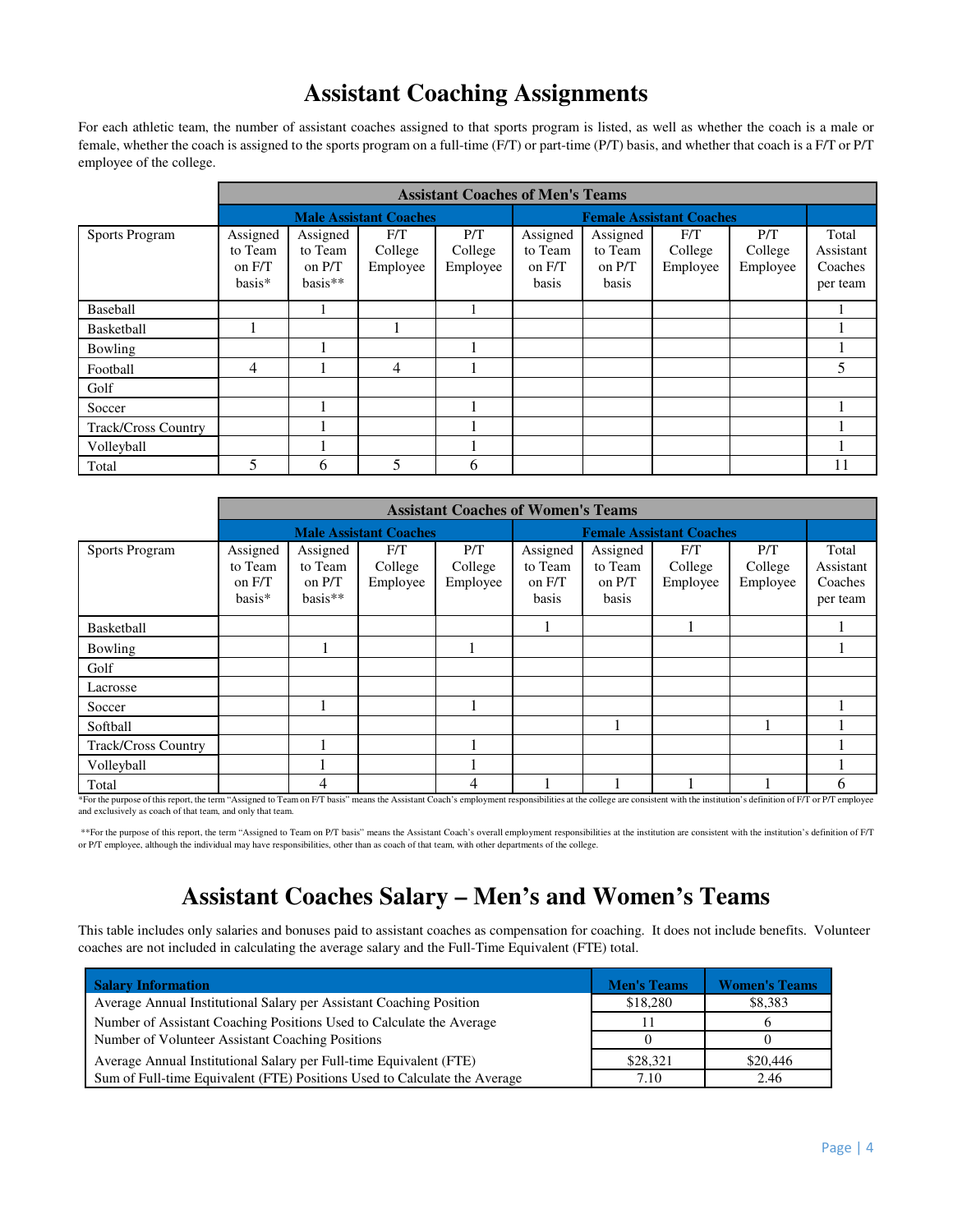# **Athletically Related Student Aid – Men's and Women's Teams**

Athletically related student aid is any scholarship, grant, or other form of financial assistance, offered by an institution, the terms of which require the recipient to participate in a program of intercollegiate athletics at the institution. Other student aid, of which a student-athlete simply happens to be the recipient, is not athletically related student aid.

|                                            | Men's Teams | Women's Teams | Total       |
|--------------------------------------------|-------------|---------------|-------------|
| Amount of Athletically Related Student Aid | \$1,767,811 | \$899,394     | \$2,667,205 |
| Ratio (Percentage of the total)            | 66%         | 34%           | 100%        |

#### **Recruiting Expenses – Men's and Women's Teams**

Recruiting expenses are all expenses an institution incurs attributable to recruiting activities. This includes, but is not limited to, expenses for lodging, meals, telephone use, and transportation (including vehicles used for recruiting purposes) for both recruits and personnel engaged in recruiting, and other expenses for official and unofficial visits, and all other expenses related to recruiting.

|                                     | eams     | T T<br><b>l'eams</b> | <b>Total</b> |
|-------------------------------------|----------|----------------------|--------------|
| $\mathbf{r}$<br>Recruiting Expenses | \$10.630 | \$11,865             | \$22,495     |

## **Operating (Game-Day) Expenses – Men's and Women's Teams**

Operating expenses are all expenses an institution incurs attributable to home, away and neutral-site intercollegiate athletic contests (commonly known as "game-day expenses"), for (A) Lodging, meals, transportation, uniforms, and equipment for coaches, team members, support staff (including, but not limited to team managers and trainers), and others; and (B) Officials.

| <b>Varsity Team</b>             | <b>Men's Teams</b> |            |    | <b>Women's Teams</b> | <b>Total</b> |            |  |
|---------------------------------|--------------------|------------|----|----------------------|--------------|------------|--|
| Basketball                      | \$                 | 49,262.00  | \$ | 38,454.00            | \$           | 87,716.00  |  |
| Football                        | \$                 | 136,107.00 |    |                      | \$           | 136,107.00 |  |
| Baseball                        | \$                 | 61.768.00  |    |                      | \$           | 61,768.00  |  |
| Bowling                         | ሖ<br>Φ             | 20.956.00  | \$ | 12,267.00            | \$           | 33,223.00  |  |
| Golf                            | ሖ<br>P             | 20.232.00  | \$ | 16,333.00            | \$           | 36,565.00  |  |
| Lacrosse                        |                    |            | \$ | 34,572.00            | \$           | 34,572.00  |  |
| Soccer                          | \$                 | 18,994.00  | \$ | 23,571.00            | \$           | 42,565.00  |  |
| Softball                        |                    |            | \$ | 46,534.00            | \$           | 46,534.00  |  |
| <b>Track/Cross Country</b>      | \$                 | 16,631.00  | \$ | 15,352.00            | \$           | 31,983.00  |  |
| Volleyball                      | Φ<br>J             | 25,347.00  | \$ | 27,328.00            | \$           | 52,675.00  |  |
| <b>Total Operating Expenses</b> | \$                 | 349,297.00 | \$ | 214,411.00           | \$           | 563,708.00 |  |